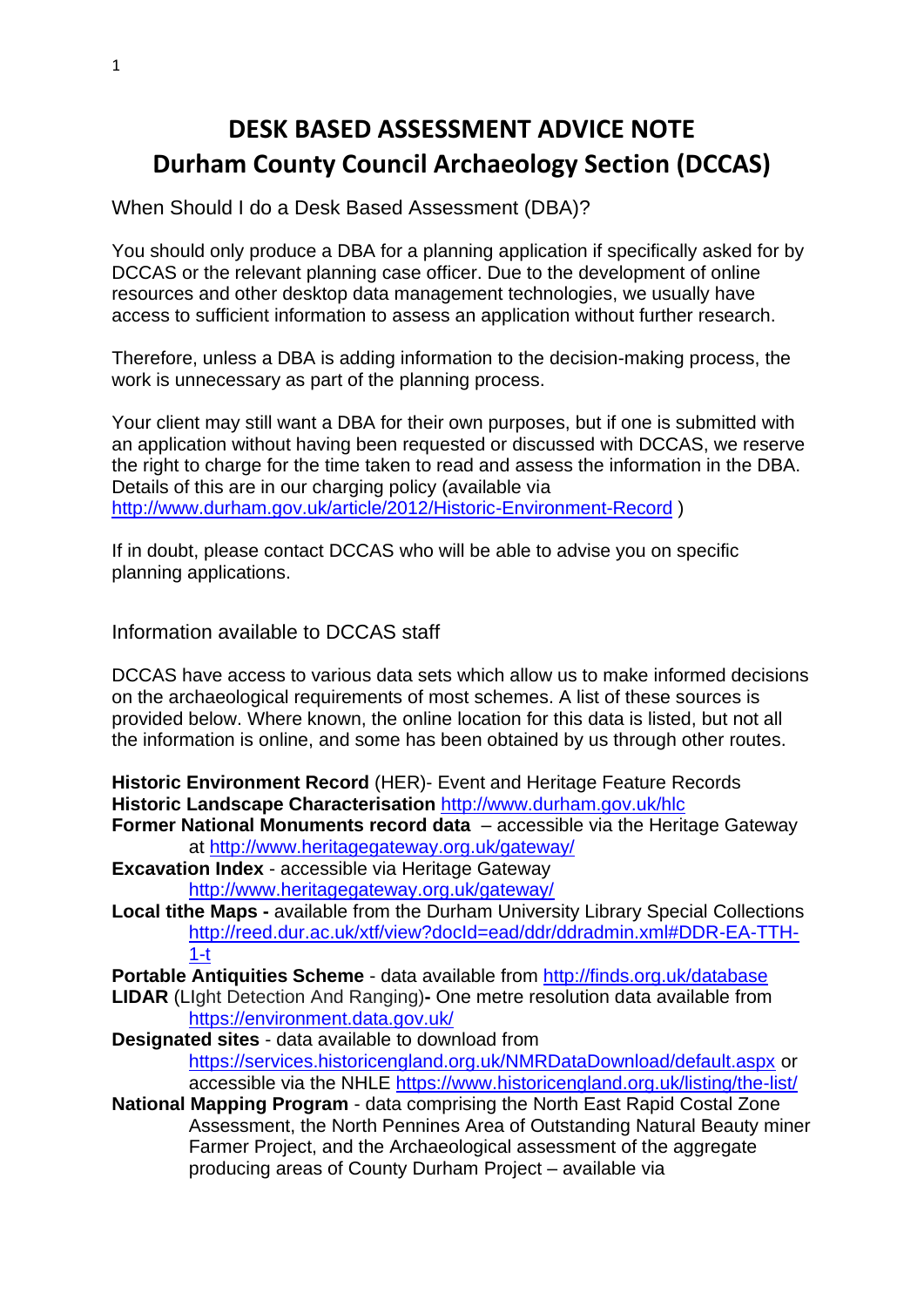[https://historicengland.org.uk/research/results/aerial-archaeology-mapping](https://historicengland.org.uk/research/results/aerial-archaeology-mapping-explorer/)[explorer/](https://historicengland.org.uk/research/results/aerial-archaeology-mapping-explorer/)

- **Ordnance Survey Historic Mapping** from First Edition to 2000s as raster files, including 1:500 Town Plans some available via<https://maps.nls.uk/>
- **Vertical Aerial Photographs** 1940s verticals and more modern coverage some available via Google Earth
- **National Trust** Monument data via Web Mapping also available via the Heritage Gateway at<http://www.heritagegateway.org.uk/gateway/>
- **Various DCCAS acquired layers** such as the North East Vernacular Architecture Group recording projects data, Milestone Society data, etc

Additional Collections to check if doing a DBA

Once you have checked if a DBA is needed for the planning process (i.e. asked for by DCCAS, Durham County Council (DCC), or Darlington Borough Council (DBC)) one of your first action is to request a full HER search – this can only be obtained direct from the HER.

USING KEYS TO THE PAST OR THE HERITAGE GATEWAY AS A SOURCE OF DURHAM AREA HER DATA IS NOT SUFFICIENT, AS NOT ALL HER RECORDS ARE AVAILABLE FROM THOSE SOURCES.

The HER search will attempt to highlight which of the online sources may have information not included in the search. However, this is only as good as the data we have (which is only occasionally updated) so you should also check the online sources yourself for information.

### **IF DCCAS FIND THAT THERE ARE RECORDS WHICH ARE AVAILABLE FROM KNOWN SOURCES WHICH HAVE NOT BEEN INCLUDED IN THE DBA, IT WILL BE REJECTED AS INCOMPLETE.**

Once you have checked all the above sources, you should then investigate relevant ones from the lists below.

General Collections

Historic England Archive<https://historicengland.org.uk/services-skills/archive-services/> England's Places [http://historicengland.org.uk/images-books/archive/archive](http://historicengland.org.uk/images-books/archive/archive-collections/englands-places/)[collections/englands-places/](http://historicengland.org.uk/images-books/archive/archive-collections/englands-places/)

Beamish archives

- Archaeological records held by the Universities of Durham and Newcastle (if applicable)
- Local/national historical and archaeological journals and publications referred to on the HER

*The North East Regional Research Framework for the Historic Environment* <https://researchframeworks.org/nerf/>

Google Earth – for historic Aerial Photographs

### Geotechnical information Collections

Where available and relevant, any geotechnical information should be checked, and the information incorporated into the DBA.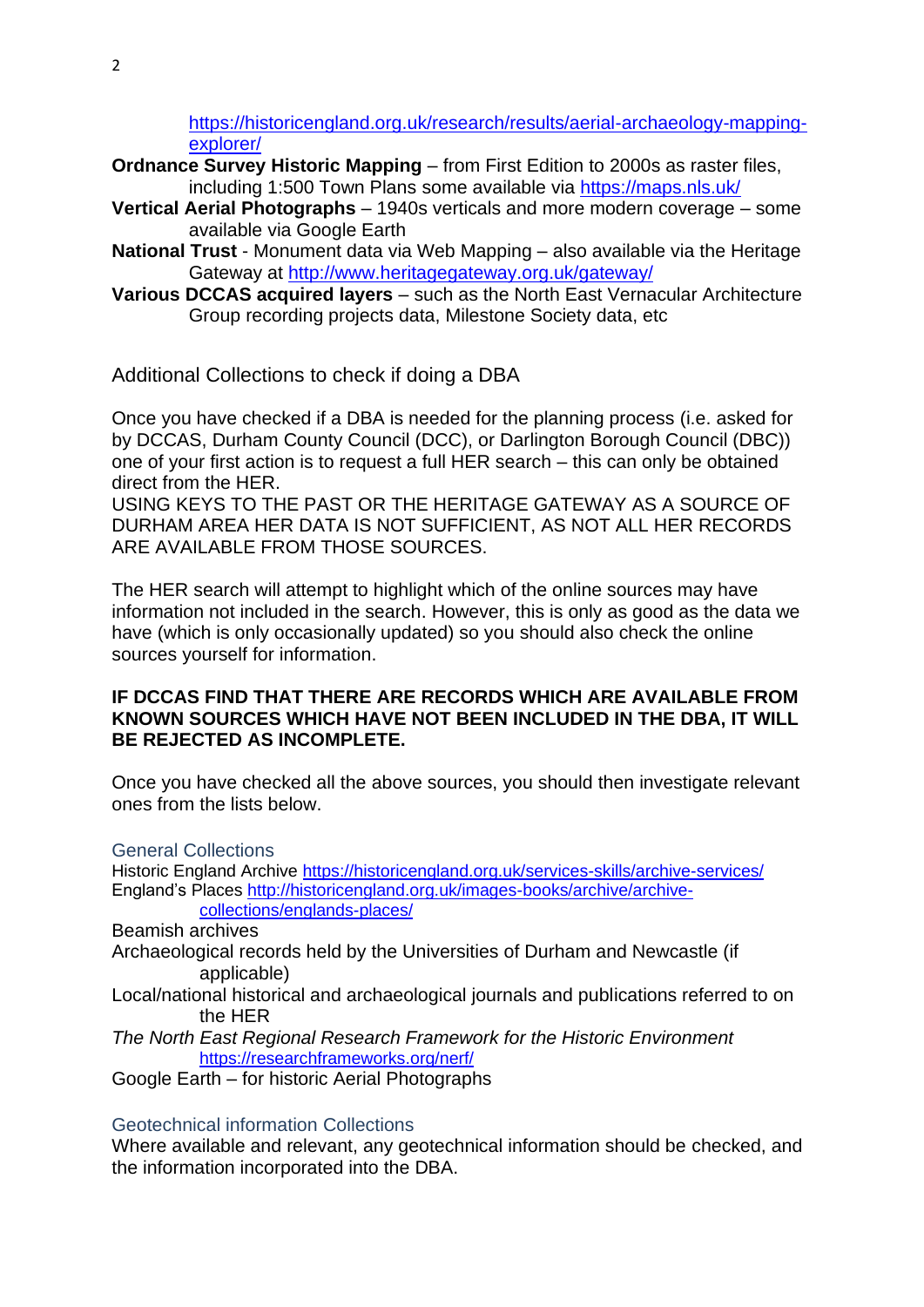Borehole logs (from client if available) British Geological Survey data<https://www.bgs.ac.uk/>

County Durham Specific Collections Durham County Record Office

<http://www.durhamrecordoffice.org.uk/article/8338/Home> and also [www.durham.gov.uk/durhamrecord](http://www.durham.gov.uk/durhamrecord)

County Durham Local History Reference Library (Clayport Library, Durham City) Durham University Special Collections and Archives (Palace Green, Durham City) Durham Cathedral Records and Archives

Darlington Specific Collections Durham County Record Office is the official archive <http://www.durhamrecordoffice.org.uk/article/8338/Home>

Crown Street Local Studies Library

Specialist Collections

The North of England Institute of Mining and Mechanical Engineers <https://mininginstitute.org.uk/>

Weardale Museum <https://weardalemuseum.org.uk/>

Dukesfield Documents – A research archive centred on the Blackett and Beaumont lead business records [www.dukesfield.org.uk/research/dukesfield-documents](http://www.dukesfield.org.uk/research/dukesfield-documents) National Railway Museum Archive - <http://www.nrm.org.uk/ResearchAndArchive>

It is worth noting that some estate or company records may have gone to archives outside County Durham such as in Northumberland or Tyne & Wear.

## Parameters of the DBA

The DBA should be carried out in accordance with Chartered Institute for Archaeologists Guidance for DBAs (Chartered Institute for Archaeologists 2014 *Standard and guidance for historic environment desk-based assessment* for more general information about writing a desk-based assessment. [https://www.archaeologists.net/sites/default/files/CIfAS&GDBA\\_2.pdf](https://www.archaeologists.net/sites/default/files/CIfAS&GDBA_2.pdf)

The DBA should attempt to make a model of the site in the past based on all the information available, ie geology, topography, HER information and others' sources. This model should try and suggest possible former land uses, their significance, and their possible survival. When determining the potential for different land use, the reason for the level of potential should be explicated. It is not enough to state, "The potential for Roman Archaeology for this site is low." The arguments as to why this is the case should be included in the DBA. The DBA should include a Statement of Significance for the site or building, including the relative significance of constituent features.

The DBA should also include an Impact Assessment. The site model should be assessed against the projected impacts of the proposed development. This should not only include the primary impacts (eg ground works, foundations, landscaping, services, drainage etc) but also other impacts related to the development (eg access